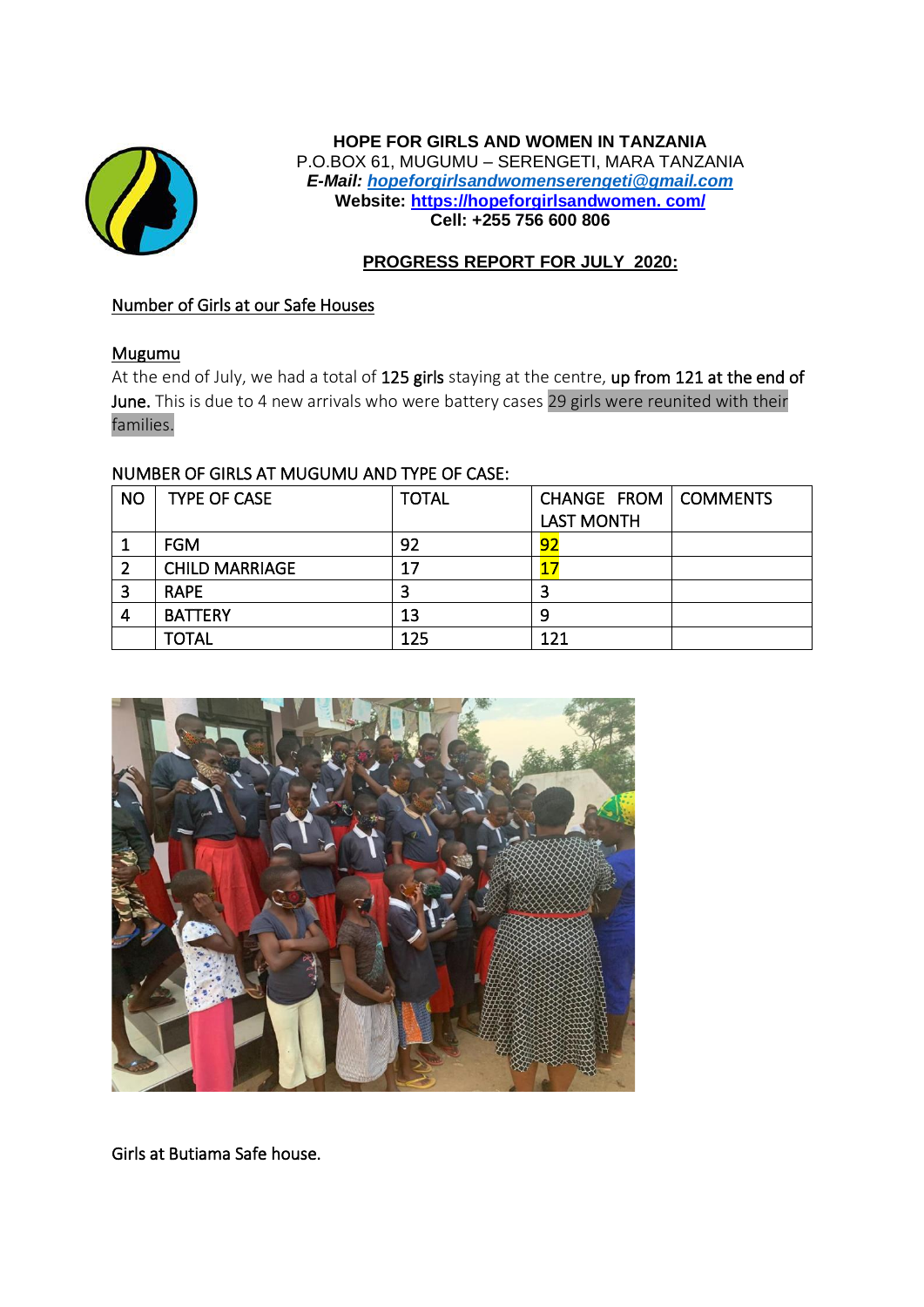# SCHOOLING NUMBERS AT MUGUMU.

| <b>NOW</b> | Girls<br>at<br>vocational<br>class | Girls<br>schooling at<br>Government   Secondary<br>and Private<br>Primary<br>level | Girls<br>schooling at<br>$level - day$<br>and<br>boarding | Girls<br>schooling<br>at<br>Advanced<br>level | Children<br>not<br>going<br>to<br>school<br>Taught how to<br>read and write<br>the<br>safe<br>to<br>house. | Total |
|------------|------------------------------------|------------------------------------------------------------------------------------|-----------------------------------------------------------|-----------------------------------------------|------------------------------------------------------------------------------------------------------------|-------|
|            |                                    |                                                                                    |                                                           |                                               |                                                                                                            |       |
|            | 20                                 | 14                                                                                 | 23                                                        | $\mathfrak{D}$                                | 13                                                                                                         | 72    |

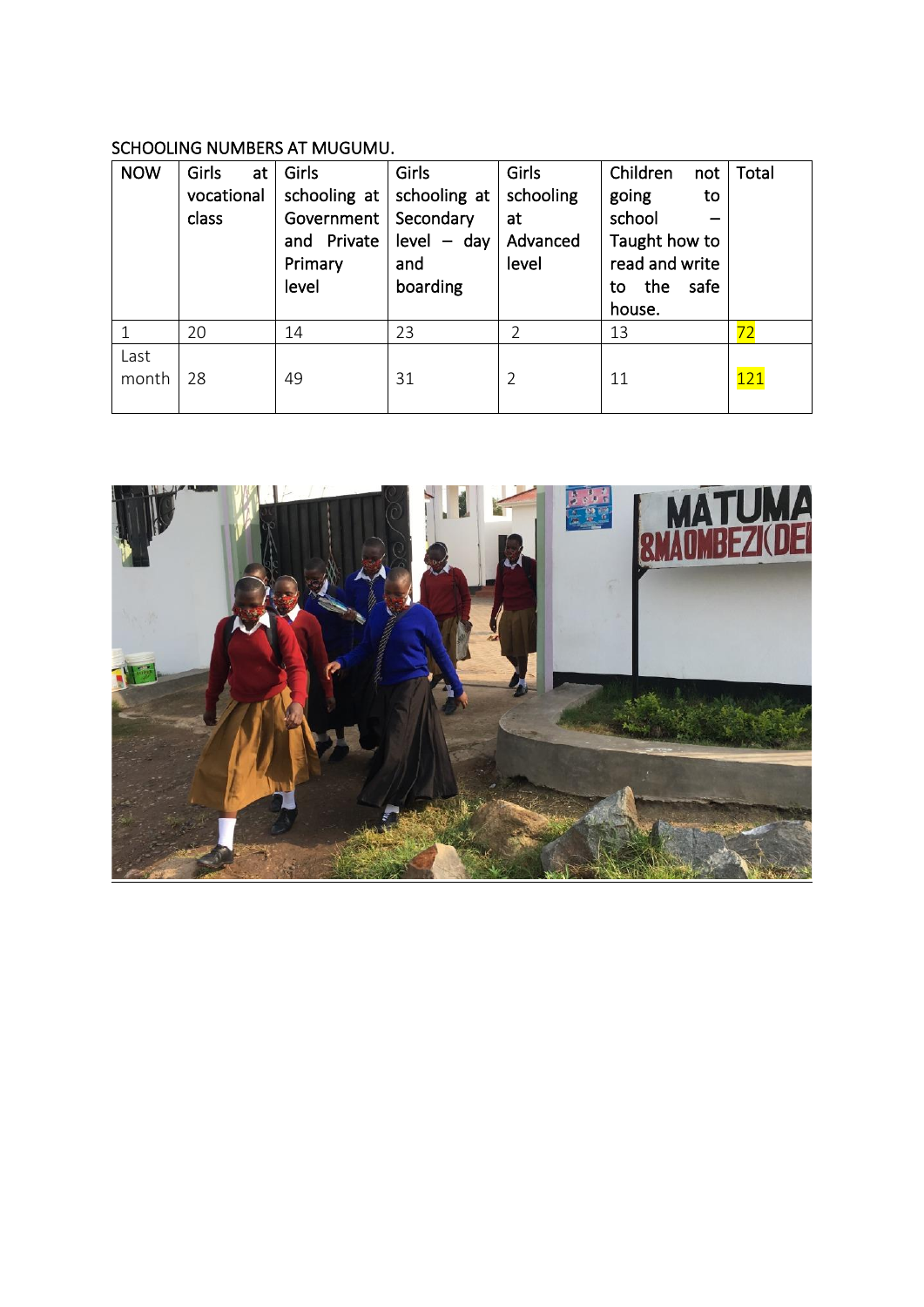# Butiama

We have a total number of 59 girls, 1 girl was reconciling out of 60 in June.

## NUMBER OF GIRLS AT BUTIAMA AND TYPE OF CASE:

| <b>NO</b> | <b>TYPE OF CASE</b>     | <b>TOTAL</b> | CHANGE FROM       | COMMENTS |
|-----------|-------------------------|--------------|-------------------|----------|
|           |                         |              | <b>LAST MONTH</b> |          |
|           | <b>FGM</b>              | 25           | 25                |          |
|           | <b>CHILD MARRIAGE</b>   | 15           | 16                |          |
|           | <b>RAPE</b>             | 6            | 6                 |          |
| 4         | <b>BATTERY</b>          | 10           | 10                |          |
| 5         | Most Vulnerable Orphans | 3            | 3                 |          |
|           | <b>TOTAL</b>            | 59           | 60                |          |

## SCHOOLING NUMBERS AT BUTIAMA

| <b>NOW</b>    | Girls<br>vocational<br>class | at $ $ Girls<br>schooling at  <br>Government   Secondary<br>Primary<br>level | Girls<br>schooling at<br>$level - day$ | Children not going<br>to school | Total |
|---------------|------------------------------|------------------------------------------------------------------------------|----------------------------------------|---------------------------------|-------|
|               | 19                           | 24                                                                           |                                        | q                               | 59    |
| Last<br>month | 20                           | 20                                                                           | 13                                     |                                 | 60    |

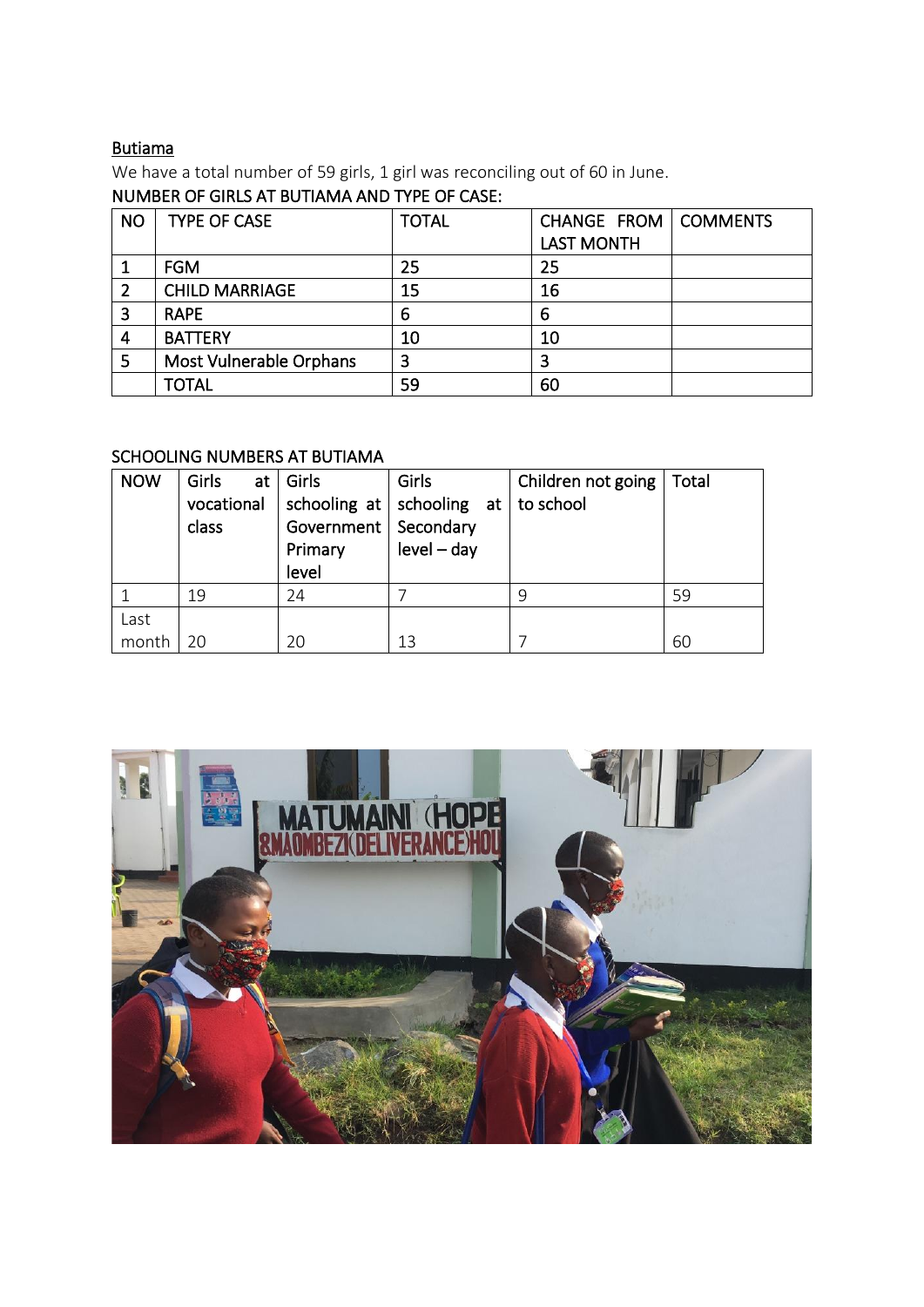## IT CLASSES.

in the IT department we have been able to do the following to enable the organization's activities to continue

1. to be able to have a computer class for children who are studying vocational skills at the Hope complex center where 15 girls are benefiting from the education.

2. run a classroom classroom for girls attending secondary and primary schools. they have been able to learn more subjects like mathematics, geography and chemistry

3. Enabling English distance class for primary school students from fifth to seventh grade through zoom network where the teacher is in the UK





*Girls are listening madam Mina very attentively on English session*

## Health issues with girls.

Health check-up conducted to new arrival girls in both safe houses, this conducted in collaboration with police gender desk and social welfare. Also before the reconciliation all girls had health check too before taken back home. 2 Girls were referred to Bugando hospital for eye issues, were seen by Eye specialist, an Ophthalmologist, girls were tested and treated given medication for the month. Eye problem with Corneal Ulcer [ with bad sign showing a ball and tears coming out all the time. In Serengeti there is no Eye specialists and Musoma Regional hospital, this is why girls were taken to Bugando hospital for further treatment.

Legal issues (progress with any ongoing cases)

7 FGM cases continue at Mugumu Safe house, 2 case continue in Tarime Butiama, 2 Bunda, 1 case in Rorya and 1 in Tarime. Parents and 1 cuter were prosecuted. The court cases are continuing at Serengeti District court, Tarime District court, Rorya District court, Bunda District court and Rorya District court.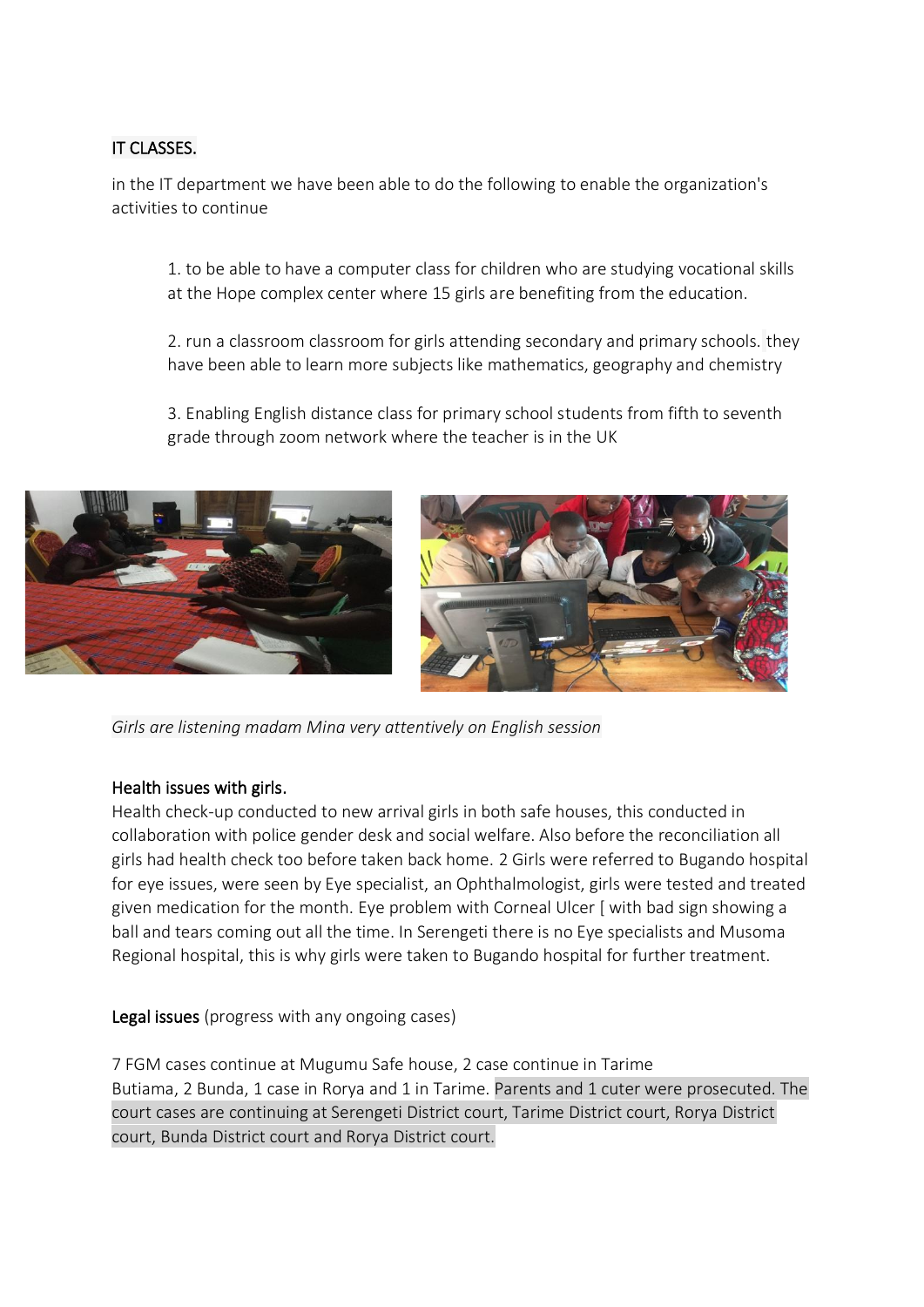#### Village issues

(any incidents reported, rumors, upcoming cutting etc.)

Information received from a Former cutter from Kitarungu village in Serengeti, that in September 2020 there will be a cutting, In Butiama District at Kiagata village there will be a cutting season as from September 2020 to December 2020. Planning to rescue girls whom are in danger of being cut, in collaboration with Police officers, social welfare, community development officers, to provide in house training to the parents of identified girls whom are at risk of being cut. Provide counselling to parents, conduct village meetings to meet with parents and Traditional leaders.

## Staffing Issues.

(any changes, training undertaken, issues etc.).

Staffing at Hope for Girls and Women in Tanzania,

We need committed staff who can volunteer to work and help girls in any situation Staff assessment conducted in July 2020, Some staff didn't perform as we expected per their responsibilities. This means we will have change of staff like social welfare officer – Monica Mchala etc.



## Digital Champions.

(any changes, training undertaken, issues etc.).

- 1. We manage to do the following from 1/6/2020 up to 30/7/2020
	- To emphasis the digital champion on keep giving the information by using Whatsapp and ODK in order to help women and girls in their community.
	- Installing and update an app on their phone we manage to update an app of WhatsApp and Maps.me for 40 girls out of 87.
	- Providing Bundles for Digital champion-During the Following up we manage to provide bundle for 40 women out of 87.
- 2. Receiving 5 GBV CASES from Digital Champion from 1 July up to 30 July 2020.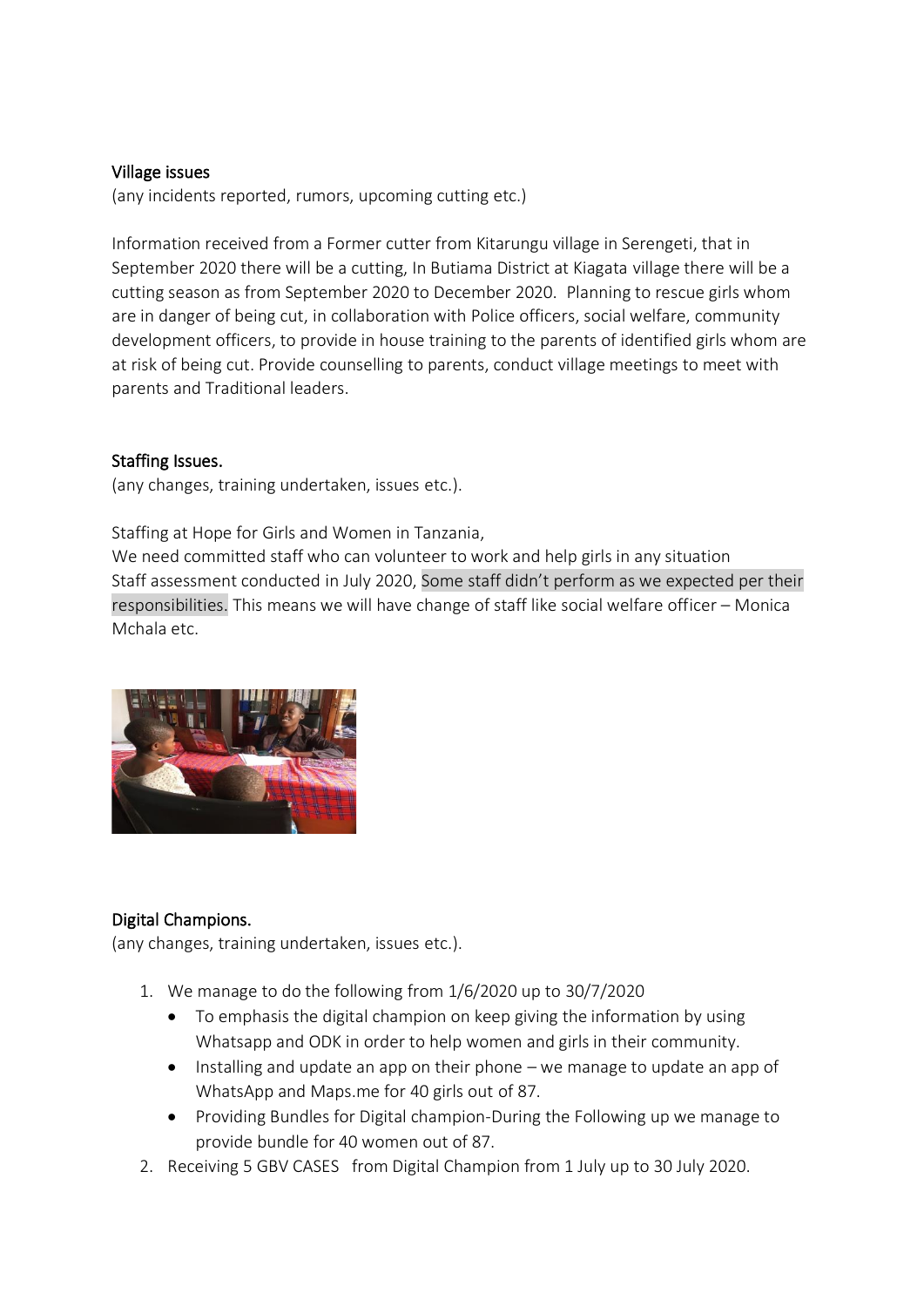• We manage to gate 5 Cases from Digital Champion through phone call and connect direct with Social welfare and Police Gender Desk. All cases are sorted out by Social Welfare.

| SN | Case                          | Village Name | <b>Status</b> |
|----|-------------------------------|--------------|---------------|
| 1  | Bettering                     | Rigicha      | Reported to   |
|    |                               |              | Police and    |
|    |                               |              | action taken. |
| 2  | one mother was separated from | Kitunguruma  | Action taken  |
|    | the family and her land       |              |               |
|    | confiscated                   |              |               |
| 3  | One women Bettered            | Nyamburi     | Sorted out    |
| 4  | Bettering for women           | Nyanungu     | Sorted out    |
| .5 | vulnerable girl               | Nyamakendo   | Sorted out    |

## Following are Cases that was received 1/07/2020 up to 30/07/2020

## What does sorted out mean?

Activities undertaken (outreach, film screenings, trainings etc., impact) Awareness creation on the effects of FGM and other violence conducted

- - in the following 20 villages and 23 schools in Butiama and Serengeti District as follows:
		- 15 schools in Serengeti, 8 schools in Butiama and 20 villages in Serengeti.

The ODK Forms were uploaded, working to sort out with Emanuel phone. We succeeded to identify 200 girls whom were cut, the identified girls will be provided with counselling and psychosocial support

 Through schools more than 2500 girls whom are not cut. Through working with, Digital champion, Police gender officer and social welfare officers we have created a good link to make sure girls at risk of FGM should be rescued as soon as possible.

• Reconciliation continued and was successful.



Film Screening at Primary school Reconciliation work

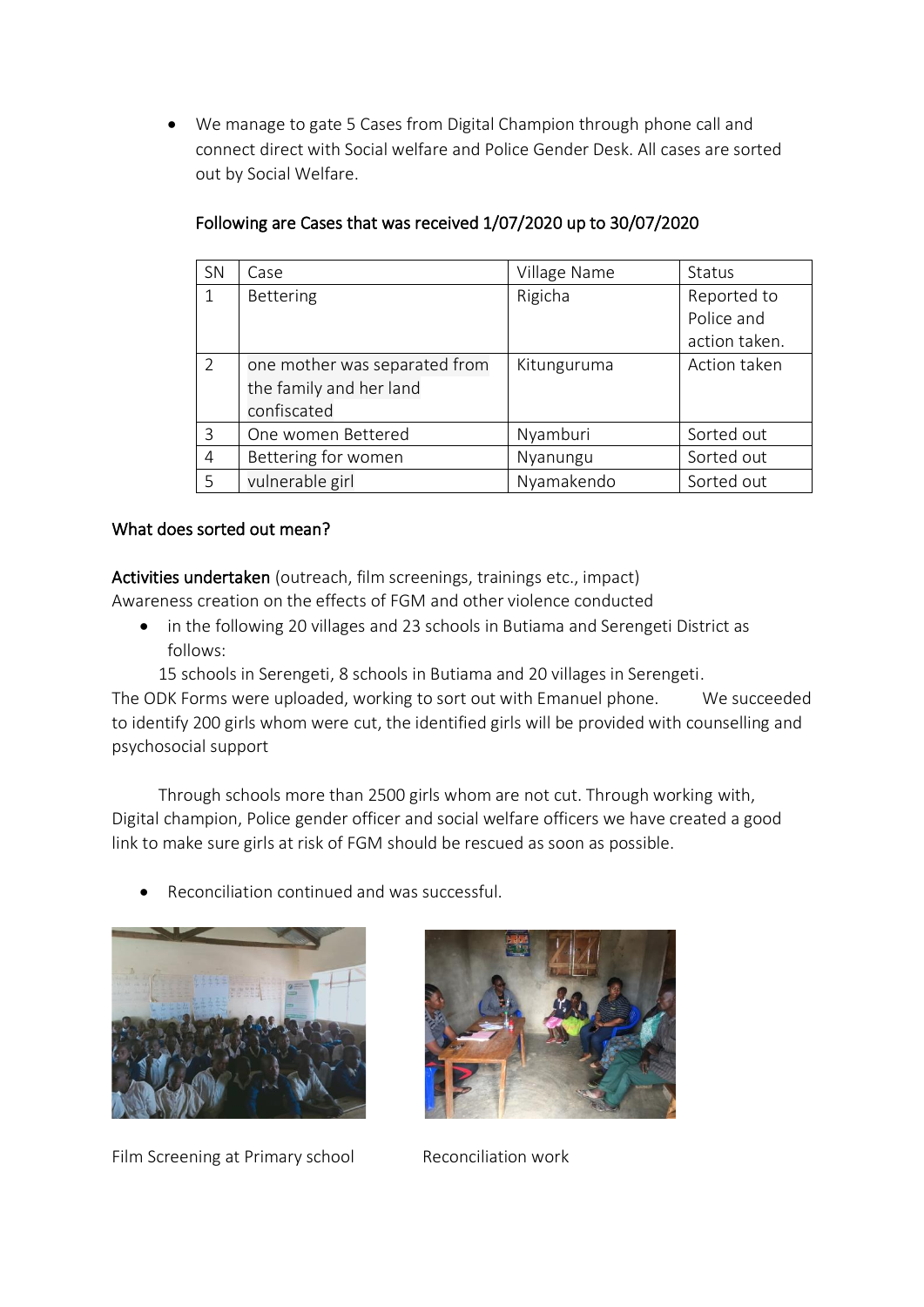## Visitors

Four seasons officer visited our office and brought a support of hand wash machines to Hope Mugumu Safe house.



Hand wash Machine from Four seasons.

Finance issues (any major issues).

- Outreach activities conducted
- Reconciliation continued
- Vocational materials for Tailoring, Embroidery, cooking and entrepreneurship
- Medication to 2 girls whom were referred to Bugando hospital for eye problems.

Plans for next month (any upcoming activities, etc., particularly those that can be featured on social media etc.

. Outreach activities

- Train Digital Champion in Butiama as from 17 to 21 of July 2020
- Conduct Roadshows, Film Screening to schools and community level in Serengeti and Butiama as from 13<sup>th</sup> to 30<sup>th</sup> of July 2020.